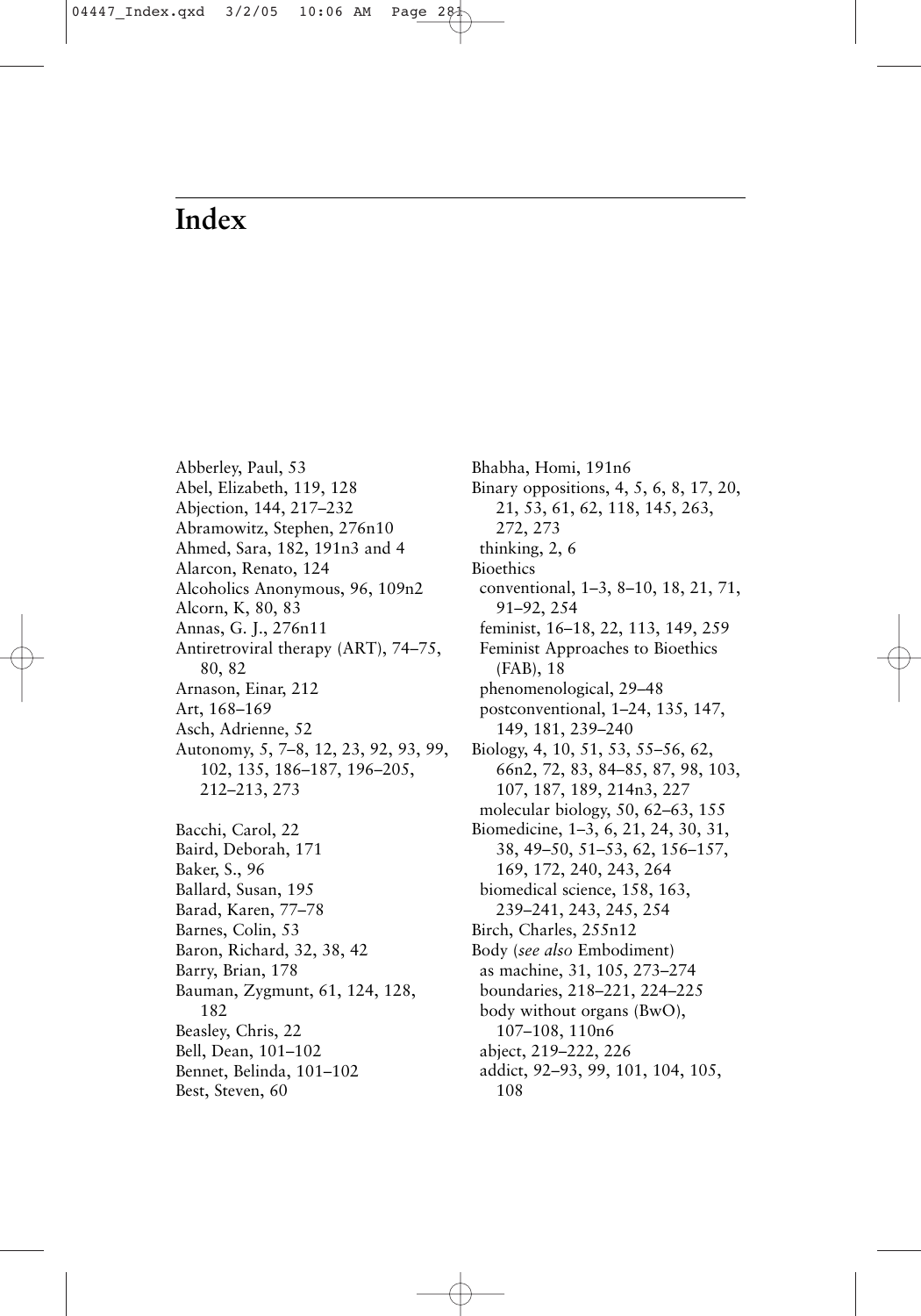Body (*cont.*) biological, 72, 84, 85 clean and proper body, 7, 23, 218–220, 224–227 constructed, 7, 78–79, 272 surgically constructed, 270, 274 disabled, 224–228 experiential, 30, 31, 32–33, 38, 40–46 *passim* expressive, 240–243, 247–248, 252, 254 knowledge about, 2, 7, 40, 46, 100, 106, 126, 157, 168, 172, 218, 224, 242 natural, 22, 98, 100, 105 normal, 49, 98, 99, 168 transgressive/queer, 7, 203, 205, 218, 260, 270, 274 Borderline personality disorder (BPD), 120–122, 124, 125–126, 129–130 Borgerson, Janet, 182 Boundaries, 97, 120–121, 123, 130, 145, 166, 168–169, 183, 195–196, 197, 211, 218–225 *passim,* 251 boundary policing, 205 Braidotti, Rosi, 106 Broom, D., 190 Buchanan, I., 110n6 Burkitt, I., 187 Butler, Judith, 29, 78, 86, 119, 122 Callois, Roger, 196, 214n1 Campbell, R., 189 Cancer, 10, 22, 135–151, 168, 201, 261 Canguilhem, Georges, 98–99 Cassell, Eric, 33, 34, 37, 38, 40, 43 Chase, Cheryl, 259, 263–264, 273, 275n1 Chesney, M. A, 82 Clare, Eli, 59 Colebrook, Clare, 107 Corker, Mairian, 59 Cornell, Drucilla, 222–223 Crow, Liz, 62

Csordas, Thomas, 30, 39–41, 42–44, 45–46 Cunningham, Hilary, 210–211 Davis, Bernard, 255n12 Death and dying, 2, 4, 34–37, 42, 140–141, 144, 150, 218, 224–5, 228 Deconconstruction, 6, 16, 17, 24, 127, 222, 263 Deleuze, Gilles, 93, 106–109 Dependency, 58, 93, 94, 95, 189, 197, 212 interdependence, 8, 20, 176, 182, 203, 213 relation between substance dependency and physical dependency, 94, 97–103, 105 Depew, David, 160 Derrida, Jacques, 6, 21, 72, 113, 115–116, 120, 122, 123, 223, 252, 256n13, 256n16, 256n17 Derridean ethics, 11–13 Desire, 94, 103–104, 107, 108, 238, 266, 270 Diamond, Milton, 261, 262 Diedrich, Lisa, 22 *Différance,* 6, 18, 114–115, 131n1, 256n17 Difference, 6, 20–21, 23, 29–30, 46, 57, 61, 75, 81, 106, 108, 115, 119, 123, 149, 176–177, 188, 189, 190, 237–238, 241, 243, 247, 249, 250, 252, 256n15 addiction and, 92–94, 96 erasure of, 39, 41, 237, 245–246, 254, 272 genetics and, 50, 51, 64–65, 237–8, 244–254 sexual, 8, 17, 80–81, 92, 218, 249 cultural differences, 30, 34, 36, 40, 42, 45 plural differences, 6, 17, 18, 107, 254 Diprose, Rosalyn, 8, 23, 51, 86, 92, 255n4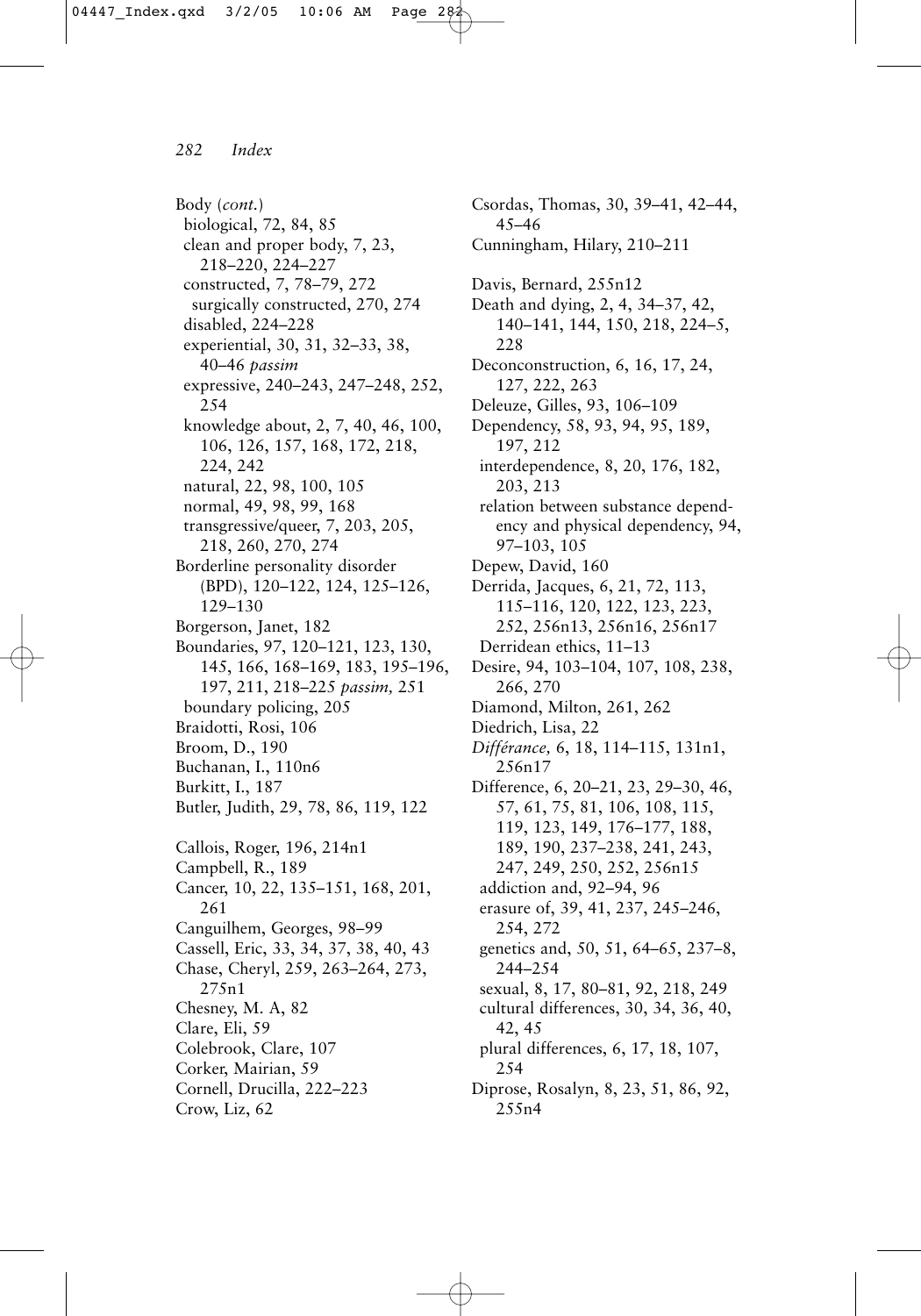Disability, 7, 21, 22, 51–66, 205, 218, 224, 226–227, 228–232, 232n3 disability theory compared to feminist theory, 54–57 genetic model, 62–65 medical model, 52–53, 62, 64, 65 moral evaluation of, 57–58 postmodernist approaches, 58–62 social model, 53–54, 55, 59, 62, 64, 65 *Disability Discrimination Act 1992,* 229–231, 232n3 DNA, 15–16, 72–73, 156, 171, 198, 203–205, 209, 225, 229, 237, 249–250, 251 fetal DNA, 205–206 viral DNA, 205 Dolgin, Janet, 197, 199–200, 205 Drake, S., 84 Drug addiction, 10, 91–110, 230, 232n3 Edwards, Griffith, 101 Embodiment, 6, 7–8, 10–11, 17, 21, 23–24, 39–40, 44, 64, 73, 85–86, 92, 105, 119, 136, 141, 171, 172, 189–190, 238–241 *passim,* 253, 260, 264, 272, 273 (*see also* Body) normative, 7, 21, 51, 54, 64, 269 non-normative and transgressive, 22, 50, 52–53, 61–63, 204, 269–270, 275n2 English, Veronica, 201–202 Epstein, S., 80, 81, 85 Eron J. J., 78, 79 Ethics (*see also* Bioethics; Postmodernity: postmodernist ethics) of care, 15, 16, 22, 58, 175–191 conventional/modernist, 4, 5, 9, 93, 128, 131n6, 202, 273 of failure, 135, 147 of the in-between, 113, 123, 127–128

virtue, 3, 93, 161, 166–167, 169–170, 175, 178, 184 Eugenics, 211–212, 244 Exclusion, 7, 92–93, 102, 155, 166 social exclusion, 57 Family, 35, 37, 184, 186–187, 189, 197–98 biogenetic family, 199–201 Fanon, Franz, 118 Feinberg, Leslie, 270–271 Felski, Rita, 102 Feminism, 4, 16, 119–122, 147–149, 170, 187, 263 feminist psychiatry, 125, 127–128, 130, 131n8 psychoanalytic feminist theory, 116–118, 119–120 feminist theory, 14–18, 20, 22, 23, 44, 47n1, 54, 58–60, 71–72, 73,161, 165, 175, 182, 195, 220, 222, 249 (*see also* Bioethics:feminist; ethics of care; Postmodernity: feminist postmodernist theory) Field, David, 36, 42 Fieldhouse, R, 80 Finkler, Kara, 197, 198–200, 202, 214n5 Flowers, P., 82–83 Flynn, M., 77, 78 Foucault, Michel, 17, 87, 144, 115, 125, 126, 139, 150n1, 253, 255n4 Fraser, Nancy, 59, 184 Freud, Sigmund, 150n4 Gabbard, Glen, 122, 129 Gandhi, M., 80 Gender, 54, 56–57, 59, 80, 116, 117–118, 121, 130, 177, 259–275 gender identity disorder, 267–269 transgender, 263, 265, 267, 268, 271 Gene therapy, 52, 224, 227, 244, 255n10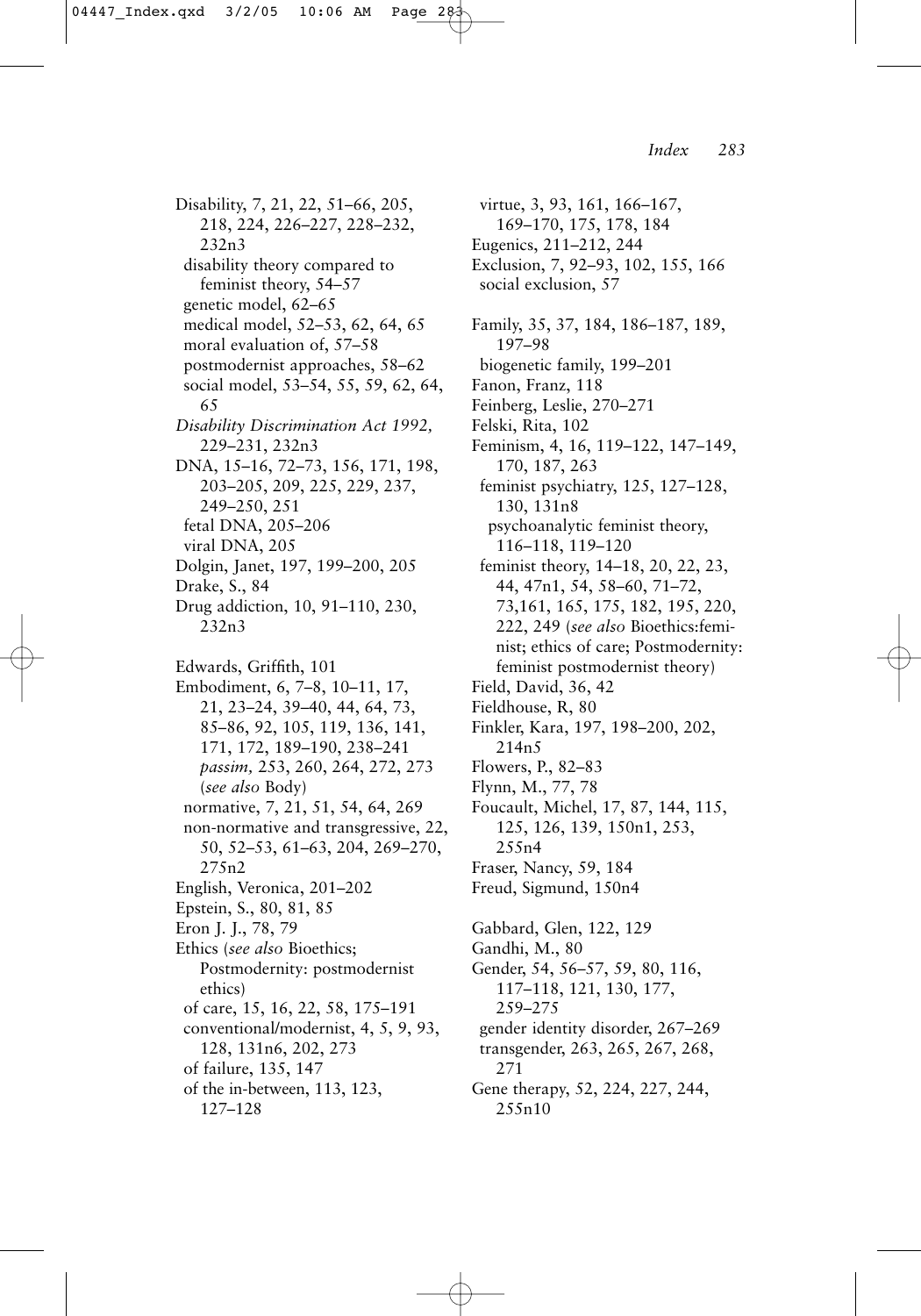Genetics, 10, 12, 21, 22–23, 49–52, 52–65, 66n2, 156–158, 160–161, 163, 166, 168–169, 171–172, 195–214 *passim,* 214n3, 217–218, 222–232, 237–238, 243–254, 255n12, 256n15 genetic commons, 207, 212–213 *Treaty to Share the Genetic Commons,* 213 screening, 51, 244, 245–246 (*see also* Difference: genetics and; Disability: genetic model; Identity: genetic; Law: and genetics *Genetic Privacy and Nondiscrimination Bill* (1998), 200, 203–204, 205–206, 228 Gilligan, Carol, 177–179, 180 Gilman, Sander, 118 Goldstein, William, 120 Goslinga-Roy, G., 188 Griffiths, Milton., 53 Griffiths, Paul, 63 Gross, M., 101 Grosz, Elizabeth, 108, 151n8, 219, 220, 224 Guattari, Felix, 107–108 Gunaratnam, Yasmin, 36–37, 41 Hale, Jacob, 266 Haraway, Donna, 24n2, 72, 86, 157, 195, 205 Harding, Sandra, 170 Harris, Angela, 221 Hartsock, Nancy, 60 Hegarty, Peter, 259, 273 Hegel, G. W. F., 247, 256n13 Heidegger, Martin, 241, 255n5 Hekman, Susan, 163–164, 177–178, 183 Held, Virginia, 178, 180, 183, 188, 189, 191n2 Herman, Judith, 121 HIV-AIDS, 10, 71–90, 140 HIV viral load test, 75–84 Ho, D. D., 76 Holmes, Morgan, 270, 271, 275

Homans, Margaret, 119 Honneth, Axel, 60 Howe, Edmund, 261 Human Genome Project (HGP), 50–51, 156, 157, 160, 169, 207–208, 226, 245–246, 254 Human Genome Diversity Project (HGDP), 207–211 Hunter, B., 189 Huxley, Aldous, 224, 254 Iceland, genetic research in Iceland, 208–209, 211–212, 214n7 Identity, 10, 56, 59, 96, 120, 122, 164, 195–197, 200, 237, 247, 253–254, 260, 272–273, 275n2 constructed by biomedicine, 17, 23, 77, 157, 243, 261, 270 gender, 263, 266–267, 269–271, 274 childhood gender identity disorder (CGID), 267–269 genetic, 22, 51, 57, 65, 196, 200, 205, 207–210, 225–226, 228, 229, 237–238, 244, 246–253, 256n15 interconnected, 196, 203 Illness, 29, 30–33, 135–137, 139, 140, 141, 144–145, 147, 168, 229–230 Imaginary, the, 7, 79, 82, 86, 131n2, 136–137, 139 Indigenous peoples, 35, 42, 44–45, 47n1, 208–210, 211, 212–213, 223 Aboriginal and Torres Strait Islanders, 35, 209 Maori people, 170–171 Pitjantjatjara people, 34–35 Individualism liberal individual, 197–202, 210, 212 Innes, Graeme, 224 Intersexuality, 7, 23, 259–276 Irigaray, Luce, 8, 21, 24n1, 116, 117–118, 122, 221 Jeffreys, Sheila, 263 Jimenez, Mary Ann, 120–121

Johns, A., 98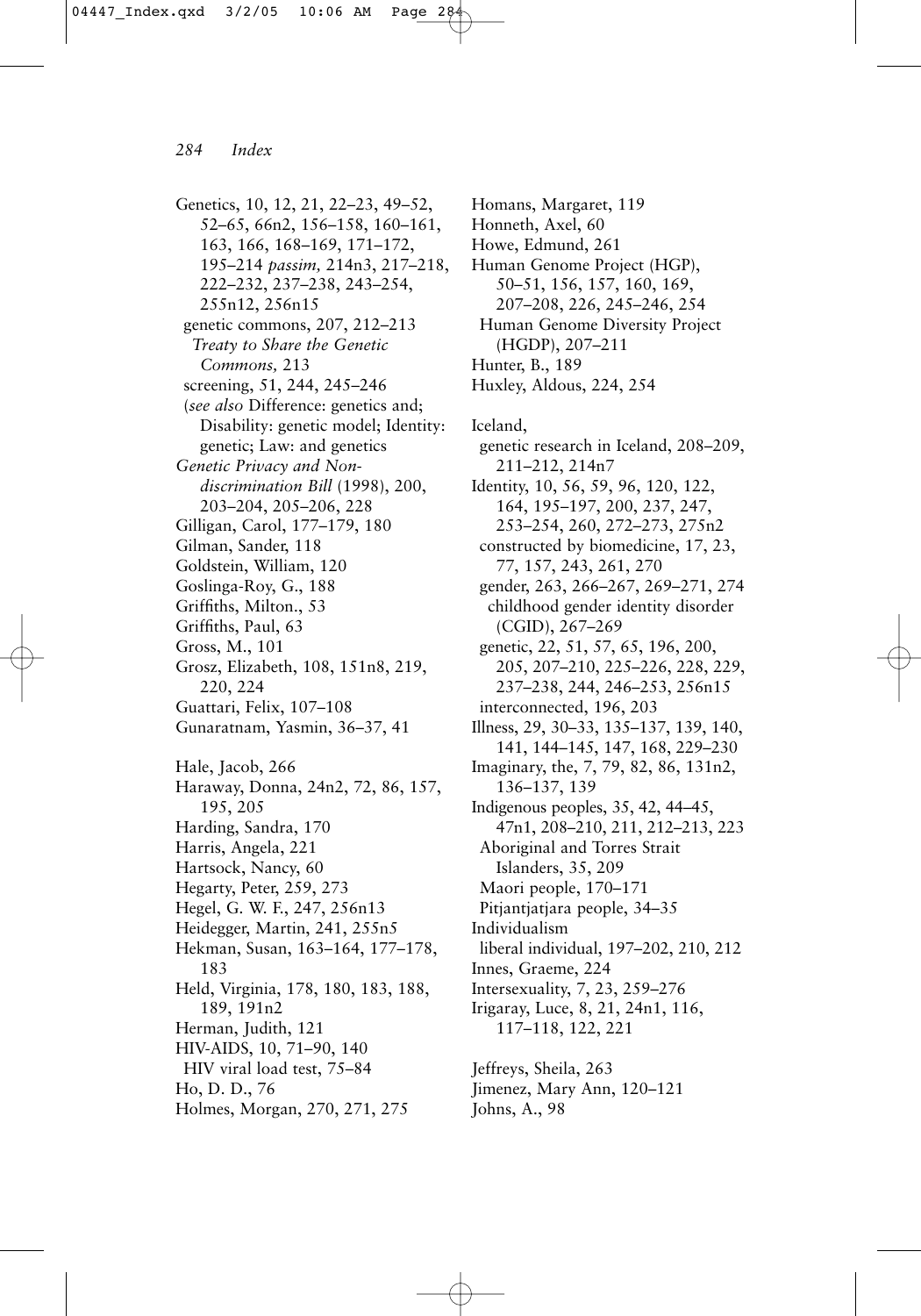Johnson, V. E., 97 Jonas, Bill, 209 Jones, D., 186 Julien, R., 104 Kalichman, S., 75 Karpin, Isabel, 22, 196, 205, 221, 228 Kass, Leon, 245 Keane, Helen, 21, 72, 81 Keller, Evelyn, 159 Kellner, Douglas, 60 Kemp, Martin, 157–158, 168, 169 Kessler, Suzanne, 261–262 Kipnis, Kenneth, 261, 262 Kippax, S., 75 Kirby, Vicky, 72–73, 86, 87n4 Kittay, Eva Feder, 54, 58 Kitzinger, Celia, 261 Klerman, G. L., 121 Kluge, E-H., 187 Knudtson, Peter, 244, 245–246, 249, 251 Koski, Greg, 175, 187 Kristeva, Julia, 7, 21, 23, 116, 117–118, 122, 144, 218–219, 221–222, 224–225 Kymlicka, Will, 181, 185–186 Lacan, Jacques, 113, 115, 117, 119, 122, 131n2, 131n3, 195, 196, 214n1, 220 Lacey, Nicola, 187 Laclau, Ernesto, 123, Landry, M., 96 Law, 5, 12, 178–179, 180–181, 195–206 *passim,* 213–214, 217, 219, 223 and genetics, 228–231 relating to reproduction, 185–187, 189 Australian Law Reform Commission, 203, 209, 214n6, 228 biblical, 219 privacy legislation, 196, 200–201, 205, 218, 228–229, 231 (*see also* Genetic Privacy and Non-discrimination Bill)

Leccese, A., 100 Leder, Drew, 31, 42 Lee, Kelvin, 156 Lee, Pat, 156 Leetz, Kenneth, 124 Leshner, Alan, 101 Lessor, R., 186 Levinas, Emmanuel, 124, 182–183, 191n5, 242, 248, 256n14 Levine, Harry, 94 Levine Stephen, 145 Lewontin, Richard, 226 Liberal humanism, 5, 24 liberal legalism, 196, 213 Lippman, Abby, 226–227 Little, S., 75 Lloyd, Genevieve, 178 Longino, Helen, 164–166, 167, 169–170 Loveday, C., 75 Lovelock, James, 159 Lucock, C., 187 Lyotard, Jean-Francois, 136, 137, 142–143, 149, 150n3 MacKenzie, Gordene Olga, 275n7 Margulis, Lynn, 159 Martin, Emily, 160 Mead, Aroha Te Pareake, 171 Meek, Allen, 195, 196 Mental illness, 113–114, 118, 119, 120, 122, 126–129, 268 *Diagnostic and Statistical Manual for Mental Disorders (DSM),* 120, 265–266, 267–268, 275n5 Merleau-Ponty, Maurice, 8, 24n1, 29, 31, 240, 241–242, 255n8 Meyerowitz, Joanne, 264, 275n4 Michaels, Meredith, 189 Millot, Catherine, 272 Moi, Toril, 122 Money, John, 260–261 Moreton-Robinson, Aileen, 44–45 Morris, Jenny, 54 Morrison, Toni, 220–221 Mortimer, P. P., 75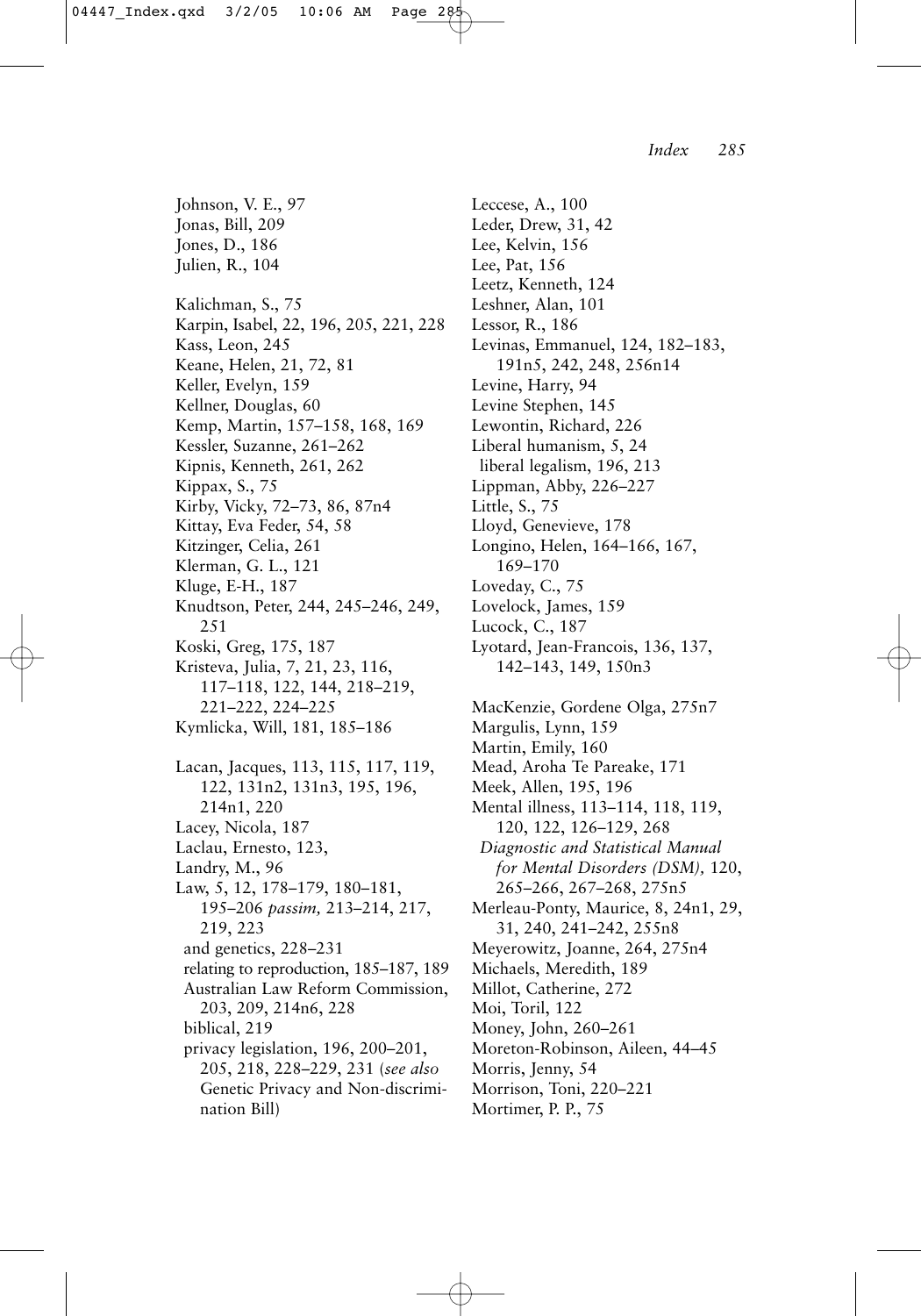Mother, 95, 97 biological (genetic) mother, 206–207 Mouffe, Chantal, 21, 123 Murphy, Timothy, 246 Mykitiuk, Roxanne, 220 Nagl, Sylvia, 22 Nancy, Jean-Luc, 243, 255n7, 255n9 Narrative strategies, 22, 31, 39, 105, 116, 125, 127, 135–139, 149–150, 150n3, 172, 184 cancer narratives 135–151 Nataf, Zachary, 267 Nedelsky, Jennifer, 201 Neumann-Held, Eva, 63, 64 Nicholas, B., 190 Nicholson, Linda, 59 Normalization, 17, 91–92, 123, 239, 246, 249, 254, 259, 265, 267–268, 269 Normativity, 3–4, 11, 17, 18, 114, 186, 187, 208, 265, 273 as prescriptive, 12, 15, 176, 178, 184 bodily, 6, 7, 53, 98 sex and gender, 259, 262, 266, 267, 269, 272, 274 transgressive normativity, 197, 201, 204, 210 Nowinski, J., 96 Nutt, D., 93 O'Connell, Karen, 7, 23 Ontology, 6, 10, 15, 24, 56, 107, 114 ontological heterogeneity, 165, 166, 169 Other, the, 12, 15, 30, 39–41, 44–45, 61, 65, 91, 104, 115, 117–118, 124, 127, 129, 144, 166, 168, 176, 182, 185, 196–197, 199–203, 205, 207, 208, 213, 217–218, 221–225 *passim,* 227, 228, 232, 237–256 *passim,* 264 particular others, 176, 177–180, 182, 191n3 self and other, 6, 8, 105, 147, 221,

225

Pain, 43, 61, 98, 102, 135–136, 137, 140, 141, 143–144, 167, 222, 227, 262, 263–264, 274 Palella, F. J., 74 Parens, Erik, 52 Pattison, Steven, 60 Pauly, Ira B, 266 Pellegrini, Ann, 118 Performativity, 62, 77, 78, 126, 130 Perry, J. Christopher, 121 Petschler, Louise, 229 Phenotype, 50, 53, 55–56, 57, 63, 65, 66n1 Postmodernity, 2, 3–4, 9, 10, 22, 63, 264 postmodernist theory, 2, 4–7, 8–11, 13, 14, 17–19, 29, 58–61, 65–66, 113, 114, 123–131, 158, 172 postmodernist ethics, 113, 123–124, 182, 217–218, 222–223, 232, 255n1 feminist postmodernist theory, 15, 20–24, 24n3, 58–59, 113, 116–122, 125, 127–130, 147–149, 150n2 Post-traumatic stress disorder (PTSD), 125 Potter, Nancy, 13, 21–22, 128, 125 Power, 17–18, 19, 45, 87, 107, 109, 130–131, 148, 164, 165, 166, 167, 169–170, 181, 199, 203, 207, 212, 222, 223 biomedical power, 2, 3, 17, 44, 46, 253, 259, 265 power/knowledge, 17, 126 empowerment, 34, 42, 45, 46, 47n1, 167, 170, 199, 201 Psychiatry, 113–116, 123, 125–128, 266 psychiatric discourse and race, 118–119 American Psychiatric Association, 95, 113–114, 120, 131n4, 265 Psychology, 96, 97–98, 102, 110n3, 113, 269–270, 274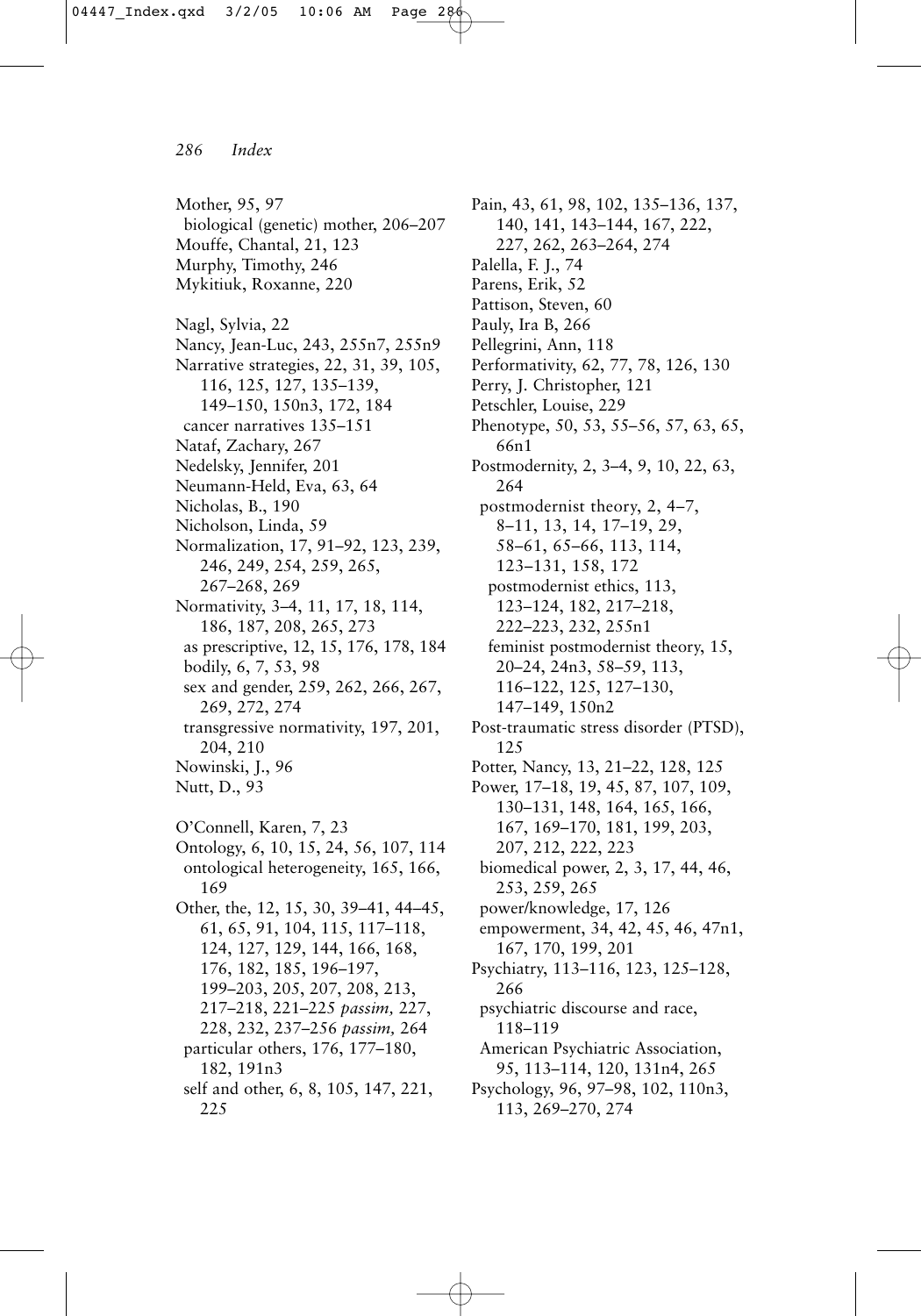Queer, 260, 265, 268–271, 274 Rabinow, Paul, 226 Race, 15, 17, 35, 46, 57, 58, 97, 107, 119, 131n3, 217, 221 racial bias, 16, 44, 118–119, 120, 128, 165, 208 Race, K., 75, 76, 82, 84, 85 Ragoné, Helena, 188–189 Raymond, Janice, 263 Rehmann-Sutter, Christoph, 64 Reproduction, 2, 10, 22, 218, 220, 224, 225 reproductive policy, 175, 176, 185 Canadian Royal Commission on the New Reproductive Technologies (1993), 175, 185–187, 188, 189 reproductive technology, 176, 181, 244 surrogacy, 186, 188–189 Responsibility, 11–12, 13, 65, 109, 127–128, 131n8, 160, 162–164, 180, 182, 183–184, 185, 188, 197, 201–203, 240–241, 244, 248, 260 responsibilized patient, 81–83, 85, 146 Risk, 75, 77, 79, 147, 229 of uncertainty, 12, 13–14, 16, 149 Roberts, Dorothy, 34, 38, 42, 46, 47n1 Roen, Katrina, 23, 265 Ronell, Avital, 105, 195 Room, R., 94 Rosario, Vernon, 266 Rose, Gillian, 135, 137, 139–141, 142–150, 151n7 Rose, Jacqueline, 135, 147, 148 Rosengarten, Marsha, 21, 81 Rothfield, Philipa, 8, 20–21 Rubin, Gayle, 119 Ruddick, Sara, 179–180, 188 Rutter, Michael, 131n4 Sagan, Dorion, 159 Savell, Kristin, 206 Scarry, Elaine, 135–136, 141, 143, 144

Sedgwick, Eve Kosofsky, 265 Sevenhuijsen, Selma, 175, 183–184, 188, 189 Shanley, M., 184 Shanner, Laura, 31, 38–39 Shepherdson, Charles, 272 Sherwin, Susan, 16 Shildrick, Margrit, 7, 9, 16, 65, 93, 189, 190, 196, 205, 214n2, 259, 273 Sigurdsson, Skuli , 211, 214n7 Silvers, Anita, 54 Skene, Loane, 200–201 Smaje, Chris, 36, 42 Sommerville, Ann, 201–202 Spanier, Bonnie, 160 Spillers, Hortense, 119, 129, 131n3 Stacey, Jackie, 135, 136–139, 144–145, 146, 149–150, 150n4 Stengers, Isabel, 91, 110n5 Stryker, Susan, 270, 276n11 Subjectivity, 8, 29, 31, 33, 36, 39, 42, 45, 58, 93, 106, 113–131 *passim,* 164, 190, 218, 238, 270, 273 subject, the, 6–7, 10–11, 15, 23–24, 29, 30, 40, 56, 57, 81, 84, 91, 92, 102, 107, 164, 212, 218–219, 221, 225, 247–248, 252, 259, 272 subject in legal discourse, 197, 203–205, subject position, 44, 61, 115, 119, 123, 126 Surveillance, 79, 92, 245–246 Suzuki, David, 244, 245–246, 249, 251 Swartz, Sally, 116 Tauli-Corpuz, Victoria, 209 Taylor S., 84 Thomas, Carol, 54 Tong, Rosemarie, 16, 24n4, 181, 185, 188

Schapiro, J., 83

Schuckit, M., 99 Scully, Jackie Leach, 21

Schenck, David, 240–241, 243, 252